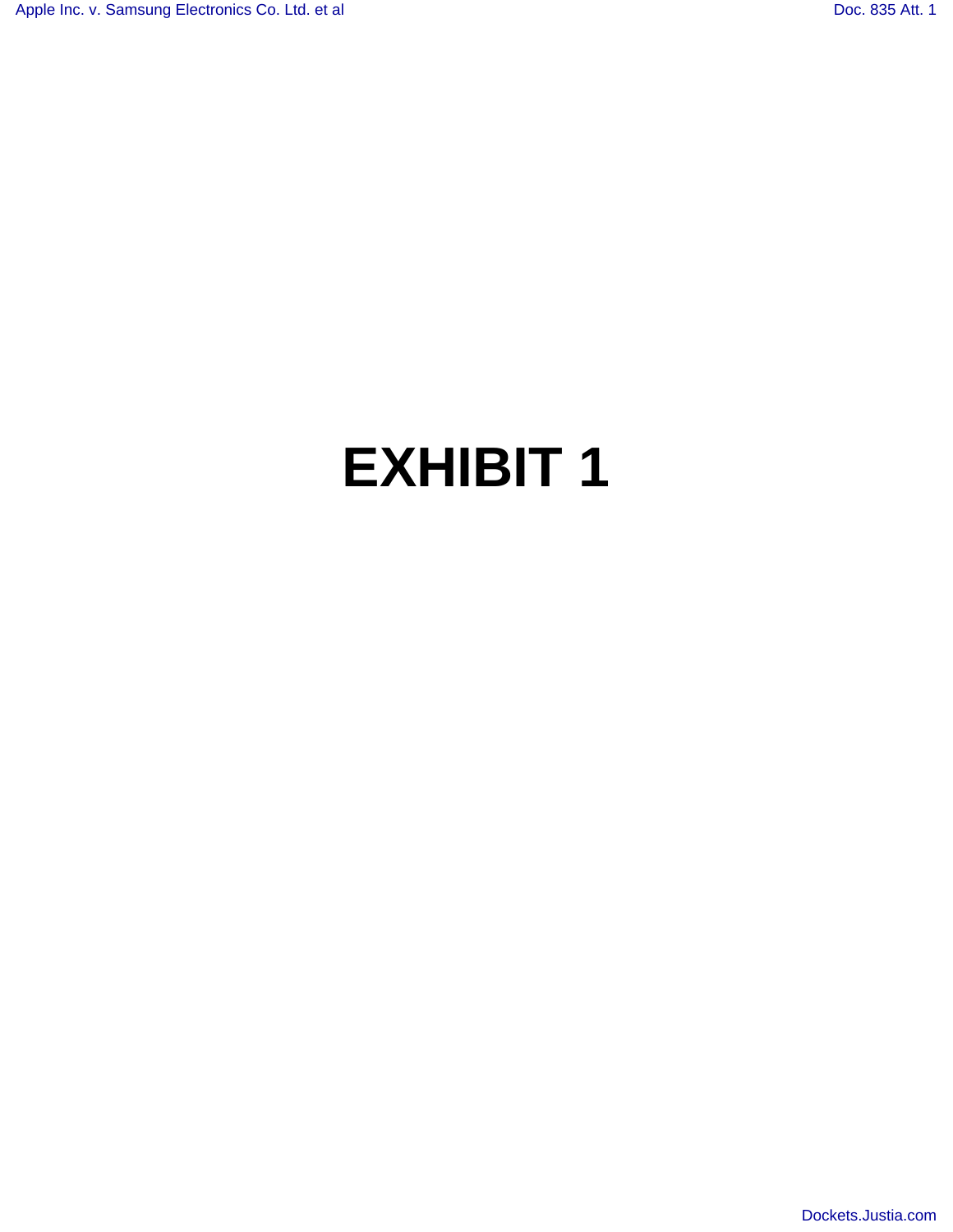```
Page 260
<sup>1</sup> UNITED STATES DISTRICT COURT
2 NORTHERN DISTRICT OF CALIFORNIA
3 SAN JOSE DIVISION
4 APPLE INC., a California
    Corporation,
5
             Plaintiff, Case No.
6
      vs. 11 CV 01846 LHK
7
    SAMSUNG ELECTRONICS CO., LTD.,
<sup>8</sup> a Korean business entity;
    SAMSUNG ELECTRONICS AMERICA,
<sup>9</sup> INC., a New York corporation;
    SAMSUNG TELECOMMUNICATIONS
10 AMERICA, LLC, a Delaware
    Limited liability company,
11
              Defendants.
12
13
14
15 CONFIDENTIAL OUTSIDE COUNSEL ONLY
16 PURSUANT TO PROTECTIVE ORDER
17
18 VIDEOTAPED DEPOSITION OF JONATHAN IVE
19 San Francisco, California
20 Tuesday, February 7, 2012
21 (Volume II Pages 260 335)
22
23 REPORTED BY:
<sup>24</sup> CYNTHIA MANNING, CSR No. 7645, CLR, CCRR
25 JOB NO. 46227
```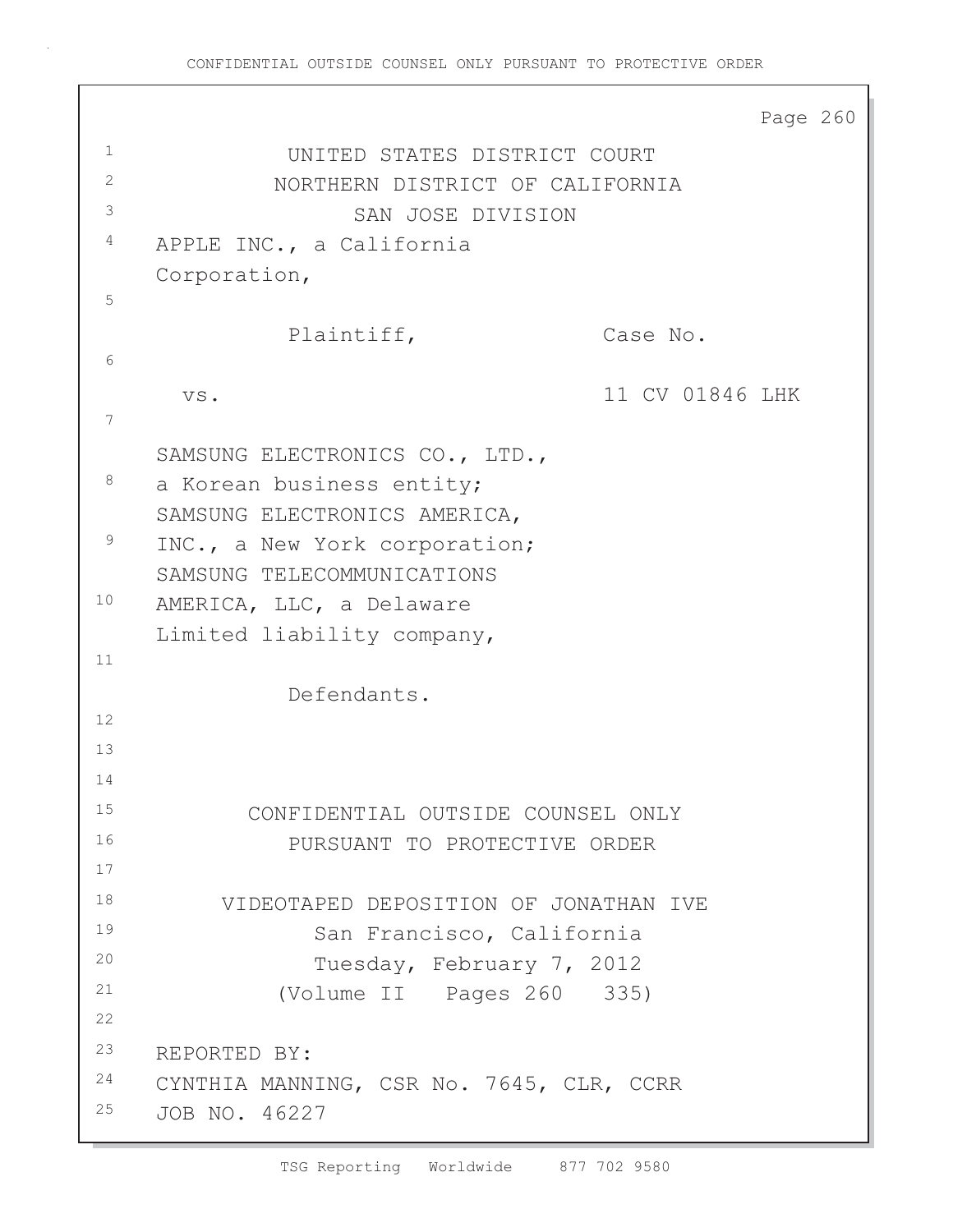|                          | Page 261                                                                                      |                     | Page 262                                                                                          |       |
|--------------------------|-----------------------------------------------------------------------------------------------|---------------------|---------------------------------------------------------------------------------------------------|-------|
| 1                        | Tuesday, February 7, 2012                                                                     | $\mathbf 1$         | APPEARANCES:                                                                                      |       |
| 2                        | 3:52 p.m.                                                                                     | $\mathbf{2}$<br>3   | FOR PLAINTIFF:                                                                                    |       |
| 3                        |                                                                                               | $\overline{4}$      | MORRISON & FOERSTER, LLP                                                                          |       |
| $\sqrt{4}$<br>5          | Deposition of JONATHAN IVE, taken on                                                          | 5                   | BY: MICHAEL A. JACOBS, ESQ.                                                                       |       |
| $\sqrt{6}$               | behalf of Defendants, at 50 California Street,                                                | 6                   | FRANCIS C. HO, ESQ.<br>425 Market Street                                                          |       |
| $\overline{\phantom{a}}$ | San Francisco, California, before Cynthia                                                     |                     | San Francisco, California 94105                                                                   |       |
| $\,8\,$                  | Manning, Certified Shorthand Reporter No. 7645,                                               | 7                   | 415.268.7455<br>mjacobs@mofo.com                                                                  |       |
| $\mathcal{G}$            | Certified LiveNote Reporter, California Certified                                             | 8                   | fho@mofo.com                                                                                      |       |
| 10                       | Realtime Reporter.                                                                            | $\mathcal{G}$<br>10 |                                                                                                   |       |
| 11                       |                                                                                               | $11\,$              | FOR DEFENDANTS:                                                                                   |       |
| 12                       |                                                                                               | 12                  | QUINN EMANUEL URQUHART & SULLIVAN, LLP                                                            |       |
| 13                       |                                                                                               | 13                  | BY: MICHAEL T. ZELLER, ESQ.<br>SCOTT B. KIDMAN, ESQ.                                              |       |
| 14                       |                                                                                               |                     | SCOTT C. HALL, ESQ.                                                                               |       |
| 15                       |                                                                                               | 14                  | 865 S. Figueroa Street<br>10th Floor                                                              |       |
| 16<br>17                 |                                                                                               | 15                  | Los Angeles, California 90017                                                                     |       |
| 18                       |                                                                                               | 16                  | 213.443.3000<br>michaelzeller@quinnemanuel.com                                                    |       |
| 19                       |                                                                                               |                     | scottkidman@quinnemanuel.com                                                                      |       |
| 20                       |                                                                                               | 17<br>18            | scotthall@quinnemanuel.com                                                                        |       |
| 21                       |                                                                                               | 19                  | <b>ALSO PRESENT:</b>                                                                              |       |
|                          |                                                                                               | 20<br>21            | Erica Tierney, Esq., Apple Inc.<br>Tim Zurloff, Videographer                                      |       |
| 22<br>23<br>24           |                                                                                               | 22                  |                                                                                                   |       |
|                          |                                                                                               | 23<br>24            |                                                                                                   |       |
| 25                       |                                                                                               | 25                  |                                                                                                   |       |
|                          | Page 263                                                                                      |                     | Page 264                                                                                          |       |
| 1                        | SAN FRANCISCO, CALIFORNIA;                                                                    | 1                   | MR. KIDMAN: Scott Kidman for Samsung.                                                             | 15:53 |
| $\mathbf{2}$             | Tuesday, February 7, 2012; 3:52 P.M.                                                          | 2                   | MR. JACOBS: Michael Jacobs for Apple.                                                             |       |
| 3<br>4                   |                                                                                               | 3<br>4              | MR. HO: Francis Ho for Apple.<br>MS. TIERNEY: Erica Tierney for Apple.                            |       |
| 5                        | THE VIDEOGRAPHER: This is the start of<br>Disk No. 1 of the videotaped deposition of<br>15:52 | 5                   | THE VIDEOGRAPHER: Will the court<br>15:53                                                         |       |
| $\sqrt{6}$               | Jonathan Ive, in the matter of Apple                                                          | $\sqrt{6}$          | reporter please swear in the witness.                                                             |       |
| 7                        | Incorporated, versus Samsung Electronics Company,                                             | 7                   |                                                                                                   |       |
| 8                        | et al., in the United States District Court,                                                  | 8                   | JONATHAN IVE.                                                                                     |       |
| $\mathfrak{g}$           | Northern District of California, San Jose                                                     | 9                   | having first been duly sworn, testified                                                           |       |
| 10                       | Division, Case No. 11 CV 01846 LHK.<br>15:52                                                  | 10                  | as follows:<br>15:53                                                                              |       |
| 11                       | This deposition is being held at 50                                                           | 11                  |                                                                                                   |       |
| 12                       | California Street, San Francisco, California on                                               | 12                  | MR. ZELLER: And so we have it on the                                                              |       |
| 13                       | February 7th, 2012, at approximately 4:53 p.m.                                                | 13                  | record, what we're doing here is we are now                                                       |       |
| 14                       | MR. JACOBS: 3:53.                                                                             | 14                  | switching over to the Northern District of                                                        |       |
| 15<br>16                 | 15:53<br>THE VIDEOGRAPHER: 3:53. Sorry.                                                       | 15<br>16            | California deposition portion of Mr. Ive's day.<br>15:53<br>And for the record, I hadn't finished |       |
| 17                       | My name is Tim Zurloff. I'm the legal<br>video specialist from TSG Reporting,                 | 17                  | my questioning in the ITC proceeding. But in                                                      |       |
| 18                       | Incorporated, headquartered at 747 Third Avenue,                                              | 18                  | light of the fact that the witness is recovering                                                  |       |
| 19                       | New York.<br>New York,                                                                        | 19                  | from a cold or flu, as well as the fact that we                                                   |       |
| 20                       | The court reporter is Cynthia Manning,<br>15:53                                               | 20                  | don't want to overtax him, I decided I would<br>15:54                                             |       |
| 21                       | in association with TSG Reporting.                                                            | 21                  | switch over.                                                                                      |       |
| 22                       | Will counsel please introduce                                                                 | 22                  | Obviously, I'm reserving my rights in                                                             |       |
| 23                       | yourselves.                                                                                   | 23                  | terms of what we do going forward on the                                                          |       |
| 24<br>25                 | MR. ZELLER: Mike Zeller for Samsung.                                                          | 24                  | remainder of the ITC proceedings. But in the                                                      |       |
|                          | MR. HALL: Scott Hall for Samsung.<br>15:53                                                    | 25                  | interest of addressing and acting pursuant to<br>15:54                                            |       |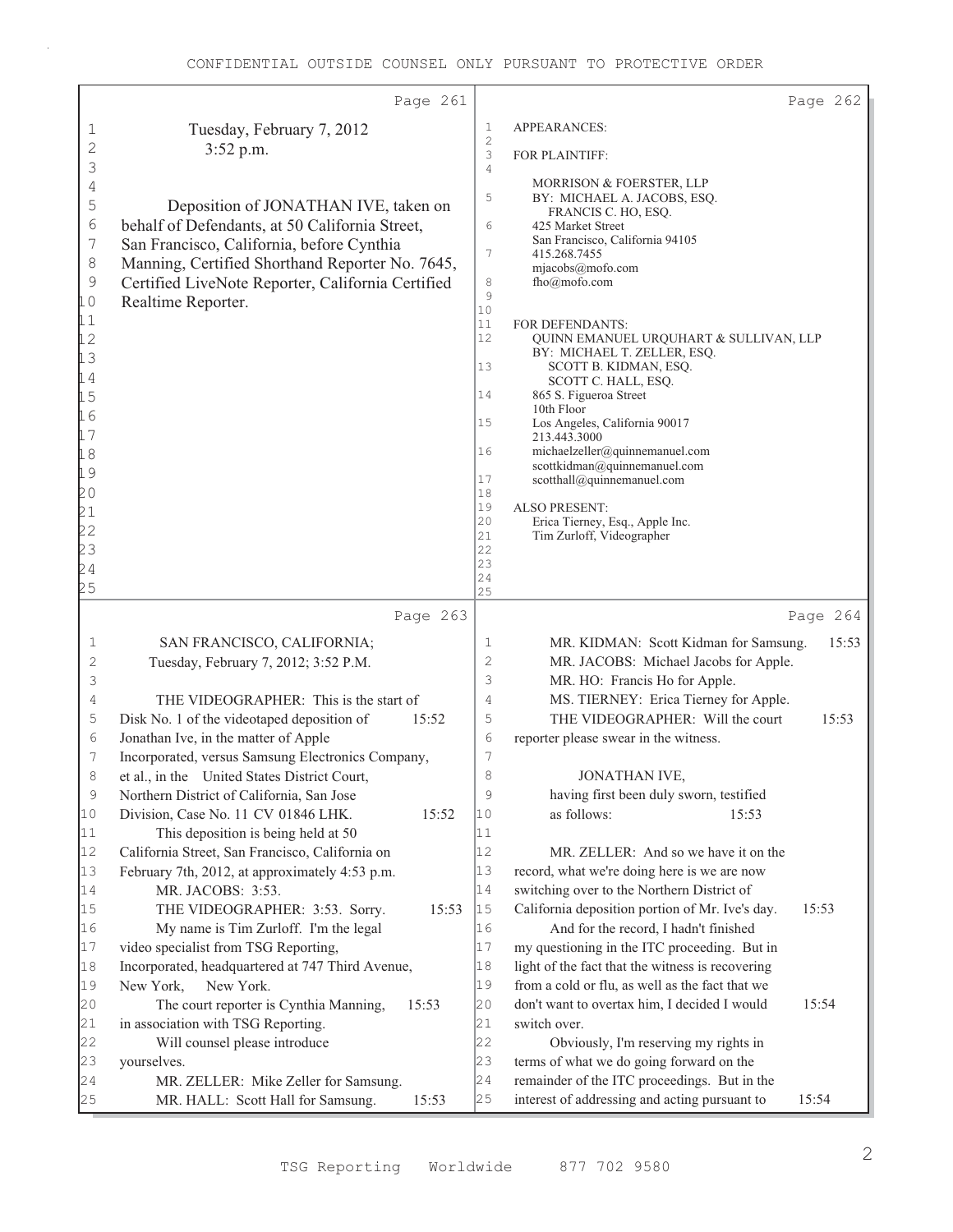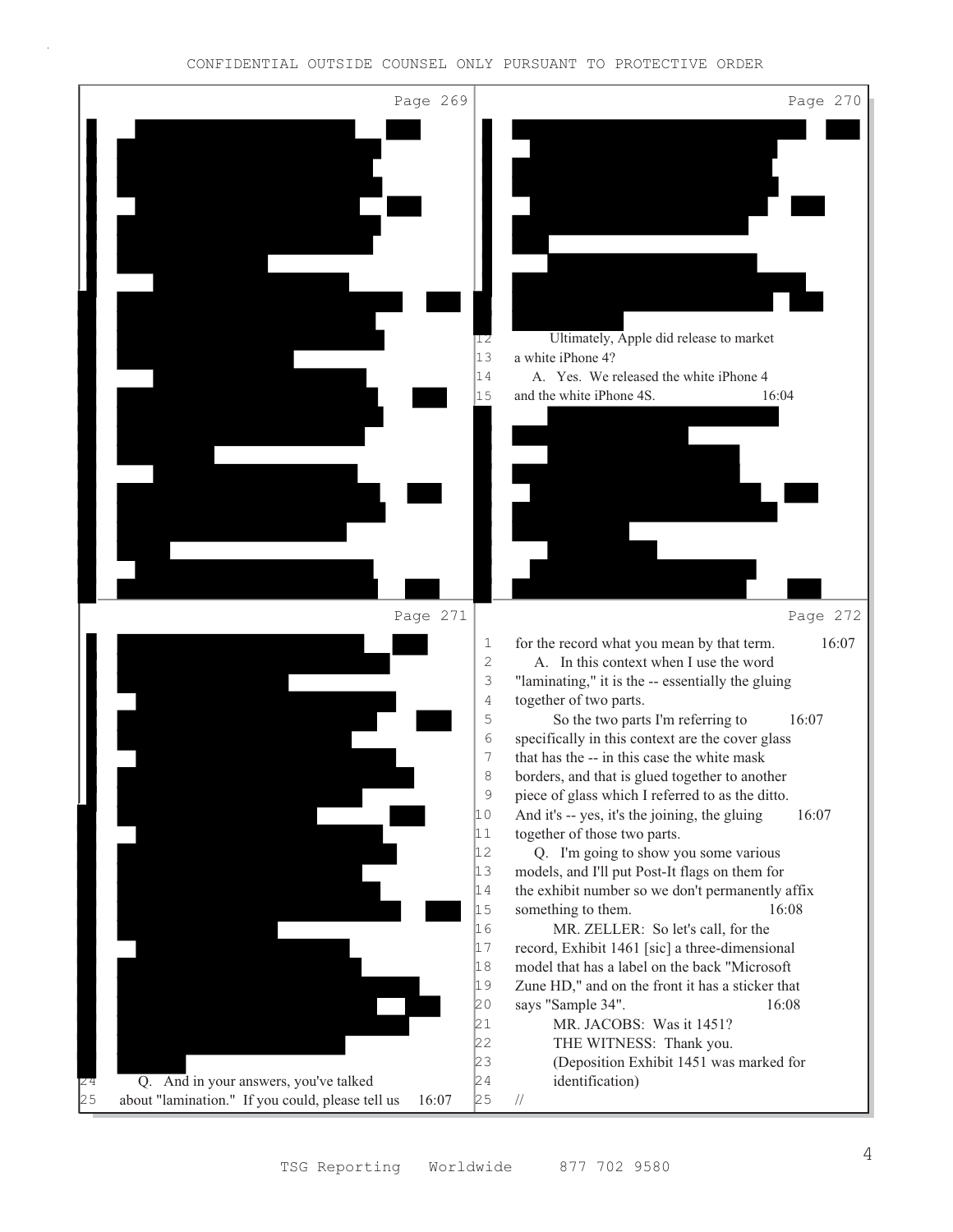